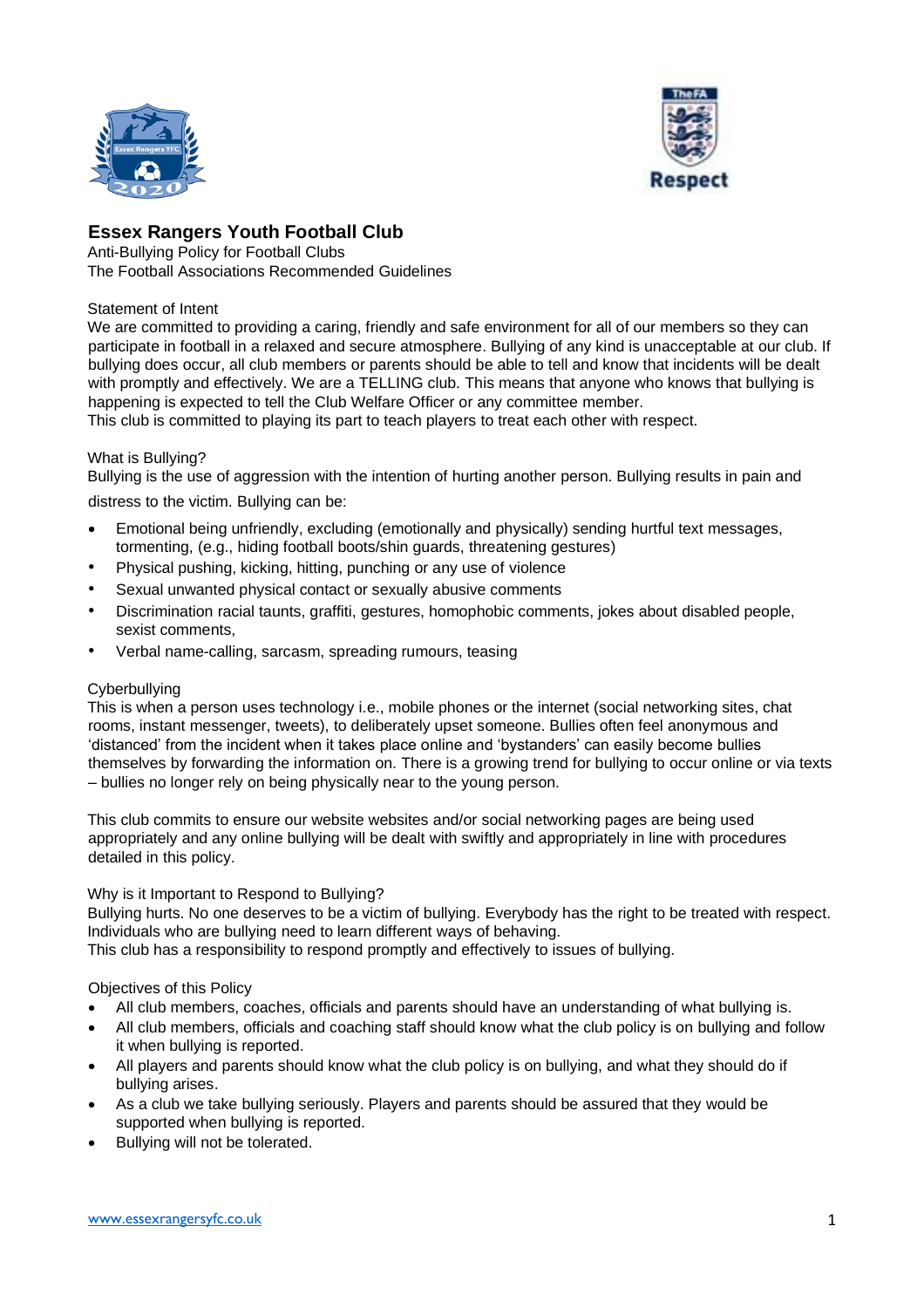### Signs and Indicators

A child may indicate by signs or behaviour that he or she is being bullied. Adults should be aware of these possible signs and that they should investigate if a child:

- says he or she is being bullied
- is unwilling to go to club sessions
- becomes withdrawn anxious, or lacking in confidence
- feels ill before training sessions
- comes home with clothes torn or training equipment damaged
- has possessions go "missing"
- asks for money or starts stealing money (to pay the bully)
- has unexplained cuts or bruises
- is frightened to say what's wrong
- gives improbable excuses for any of the above. In more extreme cases:
- starts stammering
- cries themselves to sleep at night or has nightmares
- becomes aggressive, disruptive or unreasonable
- is bullying other children or siblings
- stops eating
- attempts or threatens suicide or runs away.

These signs and behaviours may indicate other problems, but bullying should be considered a possibility and should be investigated.

#### Bullying as a result of any form of discrimination

Bullying because of discrimination occurs when bullying is motivated by a prejudice against certain people or groups of people. This may be because of their gender, age, race, nationality, ethnic origin, religion or belief, sexual orientation, gender reassignment, disability or ability.

Generally, these forms of bullying look like other sorts of bullying, but in particular it can include:

- Verbal abuse derogatory remarks about girls or women, suggesting girls and women are inferior to boys and men, or that black, Asian and ethnic minority people are not as capable as white people; spreading rumours that someone is gay, suggesting that something or someone is inferior and so they are "gay" – for example, "you're such a gay boy!" or "those trainers are so gay!" Ridiculing someone because of a disability or mental health related issue, or because they have a physical, mental or emotional developmental delay. Referring to someone by the colour of their skin, rather than their name; using nicknames that have racial connotations; isolating someone because they come from another country or social background etc.
- Physical abuse including hitting, punching, kicking, sexual assault, and threatening behaviour.
- Cyberbullying using online spaces to spread rumours about someone or exclude them. It can also include text messaging, including video and picture messaging.

Discrimination is often driven by a lack of understanding which only serves to strengthen stereotypes and can potentially lead to actions that may cause women, ethnic minorities, disabled people, lesbian, gay, bisexual or transgender people, or people who follow specific religions or beliefs, to feel excluded, isolated or undervalued.

Ensure that club members know that discriminatory language and behaviour will not be tolerated in this club.

- If an incident occurs, members should be informed that discriminatory language is offensive, and will not be tolerated. If a member continues to make discriminatory remarks, explain in detail the effects that discrimination and bullying has on people. If it is a young person making the remarks their parents should be informed just as in any breach of the clubs Code of Conduct and this Anti-Bullying policy.
- If a member makes persistent remarks, they should be removed from the training setting in line with managing challenging behaviour and the Club Welfare Officer or club officials should talk to them in more detail about why their comments are unacceptable.
- If the problem persists, the member should be made to understand the sanctions that will apply if they continue to use discriminatory language or behaviour.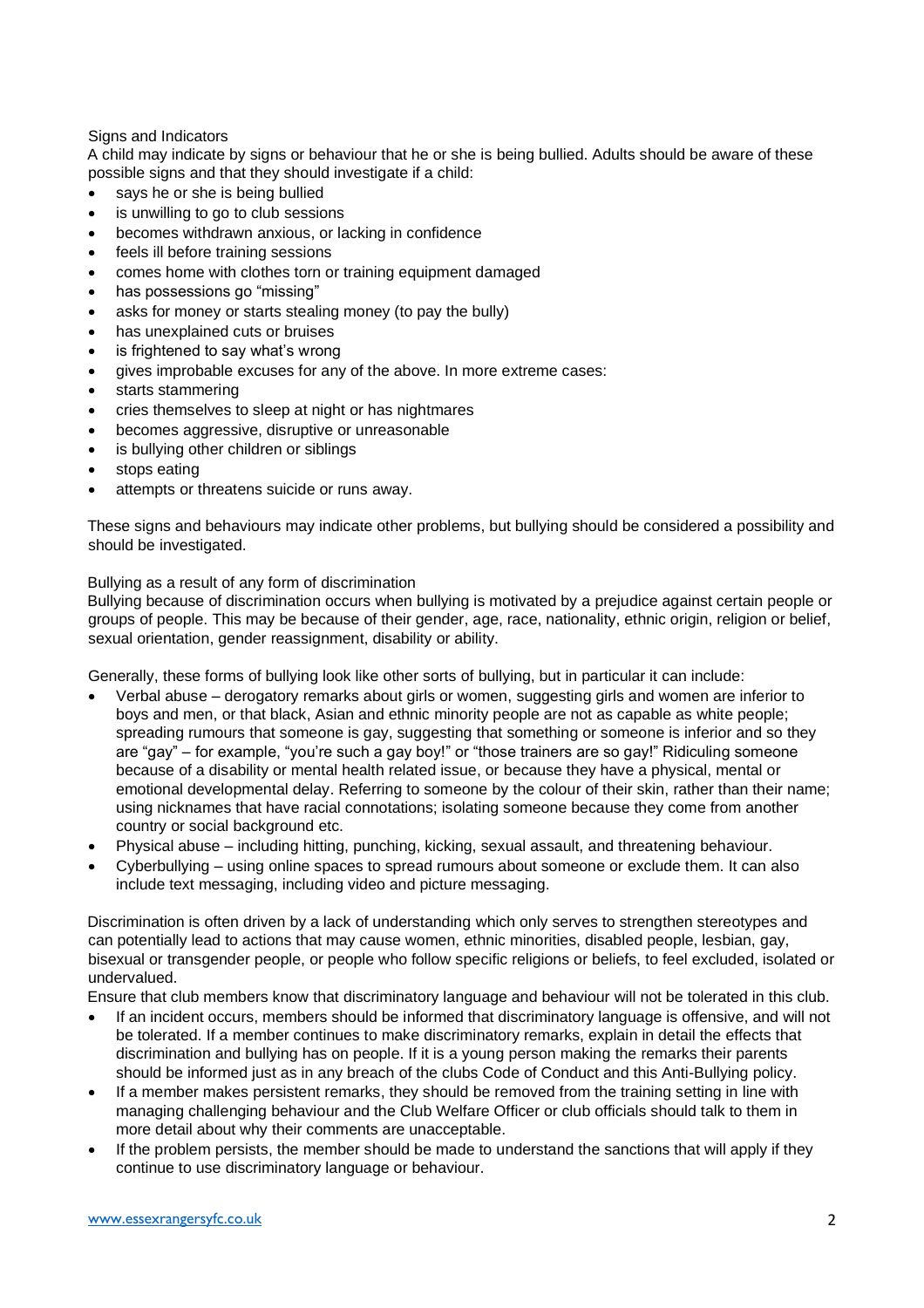• Consider inviting the parents/carers to the club to discuss the attitudes of the youth member in line with the procedures detailed in this policy.

#### Procedures

- 1. Report bullying incidents to the Club Welfare Officer or a member of the clubs committee
- 2. In cases of serious bullying, the incidents will be referred to the County FA Welfare Officer for advice and possibly to The FA Case Management Team
- 3. Parents should be informed and will be asked to come into a meeting to discuss the problem
- 4. If necessary and appropriate, the police will be consulted
- 5. The bullying behaviour or threats of bullying must be investigated, and the bullying stopped quickly
- 6. An attempt will be made to help the bully (bullies) change their behaviour
- 7. If mediation fails and the bullying is seen to continue the club will initiate disciplinary action under the club constitution.

#### Recommended club action

If the club decides it is appropriate for them to deal with the situation, they should follow the procedure outlined below:

- 1. Reconciliation by getting the parties together. It may be that a genuine apology solves the problem.
- 2. If this fails/not appropriate a small panel (made up from Chairman, Club Welfare Officer, Secretary, committee members) should meet with the parent and child alleging bullying to get details of the allegation. Minutes should be taken for clarity, which should be agreed by all as atrue account.
- 3. The same 3 persons should meet with the alleged bully and parent/s and put the incident raised to them to answer and give their view of the allegation. Minutes should again be taken and agreed.
- 4. If bullying has in their view taken place the individual should be warned and put on notice of further action i.e., temporary or permanent suspension if the bullying continues. Consideration should be given as to whether a reconciliation meeting between parties is appropriate at this time.
- 5. In some cases, the parent of the bully or bullied player can be asked to attend training sessions, if they are able to do so, and if appropriate. The club committee should monitor the situation for a given period to ensure the bullying is not being repeated.
- 6. All coaches involved with both individuals should be made aware of the concerns and outcome of the process i.e., the warning.

In the case of adults reported to be bullying anyone within the club under 18

- 1. The County Welfare Officer should always be informed and will advise on action to be taken where appropriate; this may include action by The FA Safeguarding Team.
- 2. It is anticipated that in most cases where the allegation is made regarding a team manager, official or coach, The FA's Safeguarding Children Education Programme may be recommended.
- 3. More serious cases may be referred to the Police and/or Children's Social Care.

### Prevention:

- The club will have a written constitution, which includes what is acceptable and proper behaviour for all members of which the anti-bullying policy is one part.
- All club members and parents will sign to accept the constitution upon joining the club.
- The Club Welfare Officer will raise awareness about bullying and why it matters, and if issues of bullying arise in the club, will consider meeting with members to discuss the issue openly and constructively.

This policy is based on guidance provided to schools by KIDSCAPE. KIDSCAPE is a voluntary organisation committed to help prevent child bullying. KIDSCAPE can be contacted on 0207 730 3300 or you can access their website via www.kidscape.org.uk

You may also wish to access any of the following websites designed to give advice and guidance to parents and children who are faced with dealing with bullying:

Guidance for parents/carers [www.antibullyingalliance.org.uk/](http://www.antibullyingalliance.org.uk/) [www.stoptextbully.com](http://www.stoptextbully.com/)